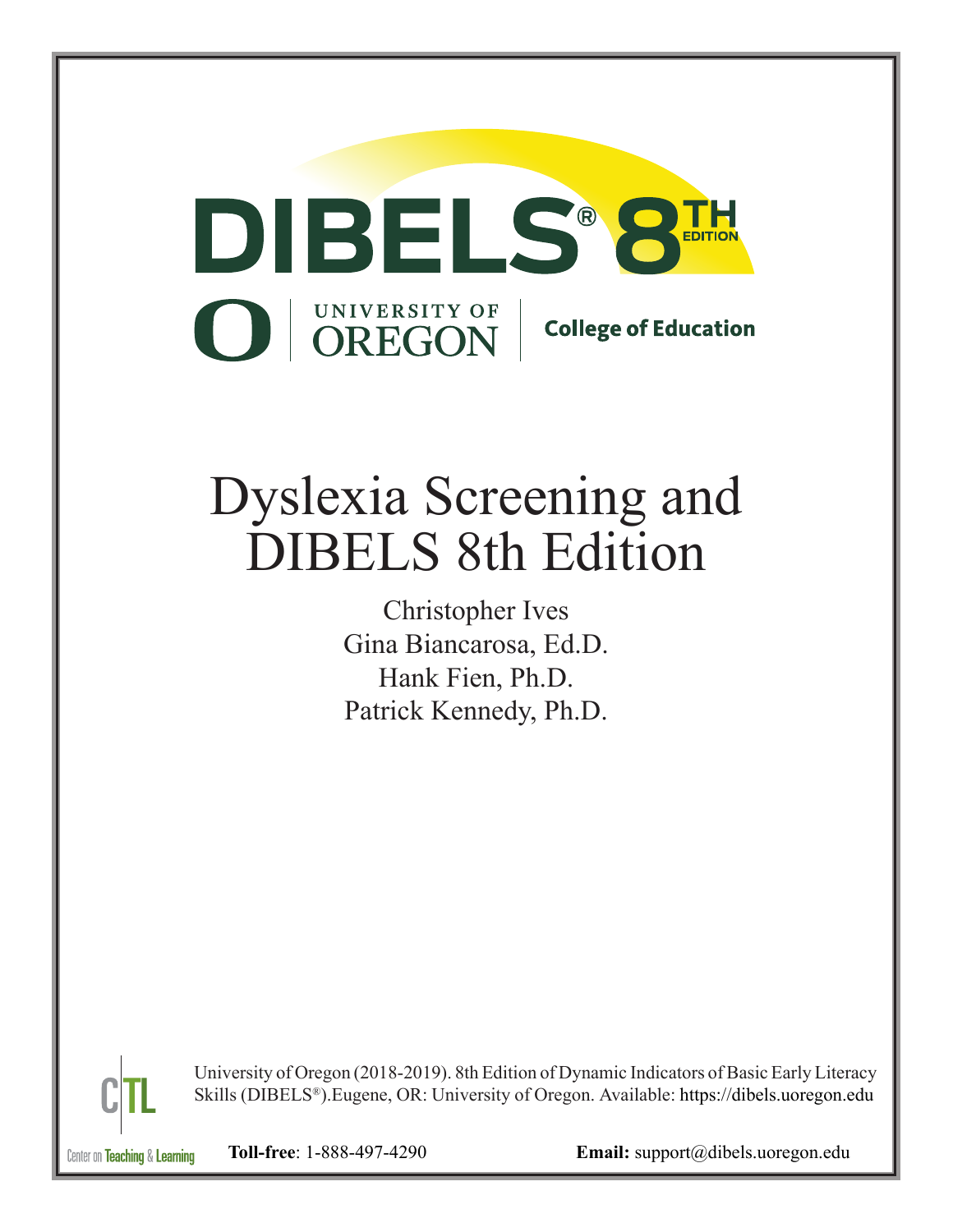### **DIBELS**Ⓡ  **8th Edition as a Screener for Dyslexia**

### **Executive Summary**

Dyslexia is one of the most common forms of learning disability, with some estimates suggesting that it may affect more than 17 percent of school-age students (Shaywitz, 2004). Although there are many different forms of reading difficulty, dyslexia is primarily characterized by difficulty in word-level reading ability, often due to deficits in automaticity or phonological processing.

In recent years, dyslexia has garnered significant legislative attention. A majority of states now require that all students be screened for dyslexia risk in the early grades, which gives educators an opportunity to intervene before significant reading difficulties develop. Meeting these screening requirements can be a complex process due to the highly variable dyslexia screening requirements from state-to-state, which typically require assessing a range of skills across multiple grades.

Given their testing efficiency and ease of administration, CBM assessments such as the Dynamic Indicators for Basic Early Literacy Skills (DIBELS 8; University of Oregon, 2018) are well-suited to meet the logistical challenges of universal screening for dyslexia, and can additionally function as progress monitoring measures for at-risk students. DIBELS is backed by more than 20 years of research and development and is designed to identify and progress monitor students at-risk for future reading difficulties. To help schools meet these new dyslexia screening requirements, DIBELS 8th Edition includes updated measures that are better aligned to common dyslexia screening areas, such as rapid automatized naming, phonological awareness, alphabetic principle, and word reading ability. Students with difficulties in these areas demonstrate a heightened risk for general reading difficulties and the development of dyslexia. With the recent updates to DIBELS 8th Edition measures and interpretations, the University of Oregon has established updated validity evidence to support its use in screening for dyslexia-related deficits.

This white paper summarizes changes to DIBELS measures and provides evidence to support the use of early screening tools such as DIBELS to screen for dyslexia and help educators intervene before significant reading difficulties materialize, thus reducing the number of students characterized with learning disabilities. In addition, given substantial variability in state requirements for dyslexia screening that may necessitate localized screening schedules for specific screening areas, this paper illustrates the alignment of DIBELS subtests with common screening requirements in the early grades.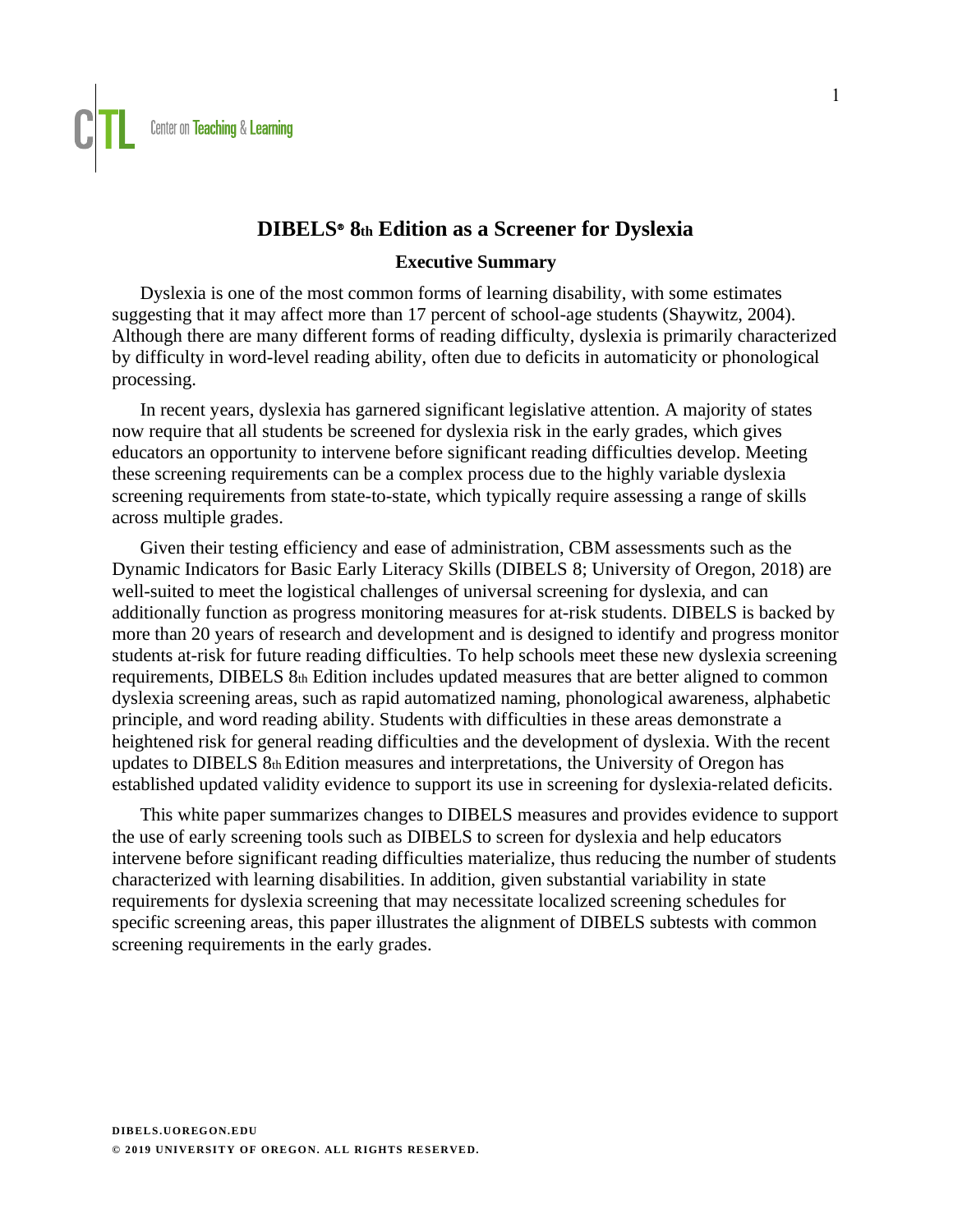### **Background**

Recent advocacy efforts to increase the awareness of and protections to those with dyslexia and other reading difficulties have resulted in major shifts in state-level educational legislation. As of 2018, 42 states have dyslexia-specific laws, 20 of which have passed legislation within the last five years (Youman & Mather, 2018). Despite some variation from state to state, common themes in recent dyslexia legislation include an increased emphasis on intervention and screening procedures, the adoption of multi-tiered systems of support, the use of explicit instruction, and changes to teacher preparation and training (Gearin, Turtura, Kame'enui, Nelson, & Fien, 2018).

Universal screening is used to identify students who are at-risk for future academic difficulties and is a key component of prevention-oriented approaches in early education. Screening assessments in education work much like measuring blood pressure during a doctor's visit to screen for heart disease. Effective screening assessments are typically administered at routine intervals, and can accurately predict students' future performance given only core instruction, allowing educators to intervene with confidence and provide support early before significant academic deficits, including dyslexia, develop. Critically, reducing the prevalence of dyslexia symptoms requires targeted intervention, ideally as early as possible (Fletcher, Lyon, & Barnes, 2018).

Part of what makes screening for reading difficulties both important and challenging is that reading is a complicated process. Although reading seems automatic to proficient adult readers, young readers need to acquire a wide range of skills and knowledge to become fluent readers. These skills include learning to identify letters and words in print, associating sounds with those letters and words, and retrieving the meaning behind them. They also include making inferences and other higher order skills. To read proficiently, these processes need to occur automatically and accurately for the reader to build an understanding of what is read. For students with dyslexia, the challenge comes with the processes involved in reading words quickly and accurately.

Consequently, screening for reading difficulties requires multiple measures depending on where readers are in their development. Many states reflect this in their screening requirements. For example, Alabama requires that kindergarten dyslexia screening includes measures of a) letter naming skills, b) letter sound skills, c) phoneme segmentation skills, and d) nonsense word fluency skills (Alabama State Board of Education, 2016). In Grades 1 and 2, Alabama requires that screening include a) accuracy of word reading, b) spelling skills, c) phonemic decoding efficiency skills, and d) sight word reading efficiency. Other states have similar requirements. Responding to these demands for dyslexia screening has left many districts and schools uncertain as to what distinguishes dyslexia screening procedures from other universal reading screening systems already in place, and whether their existing reading assessments adequately meet all the testing requirements in their state.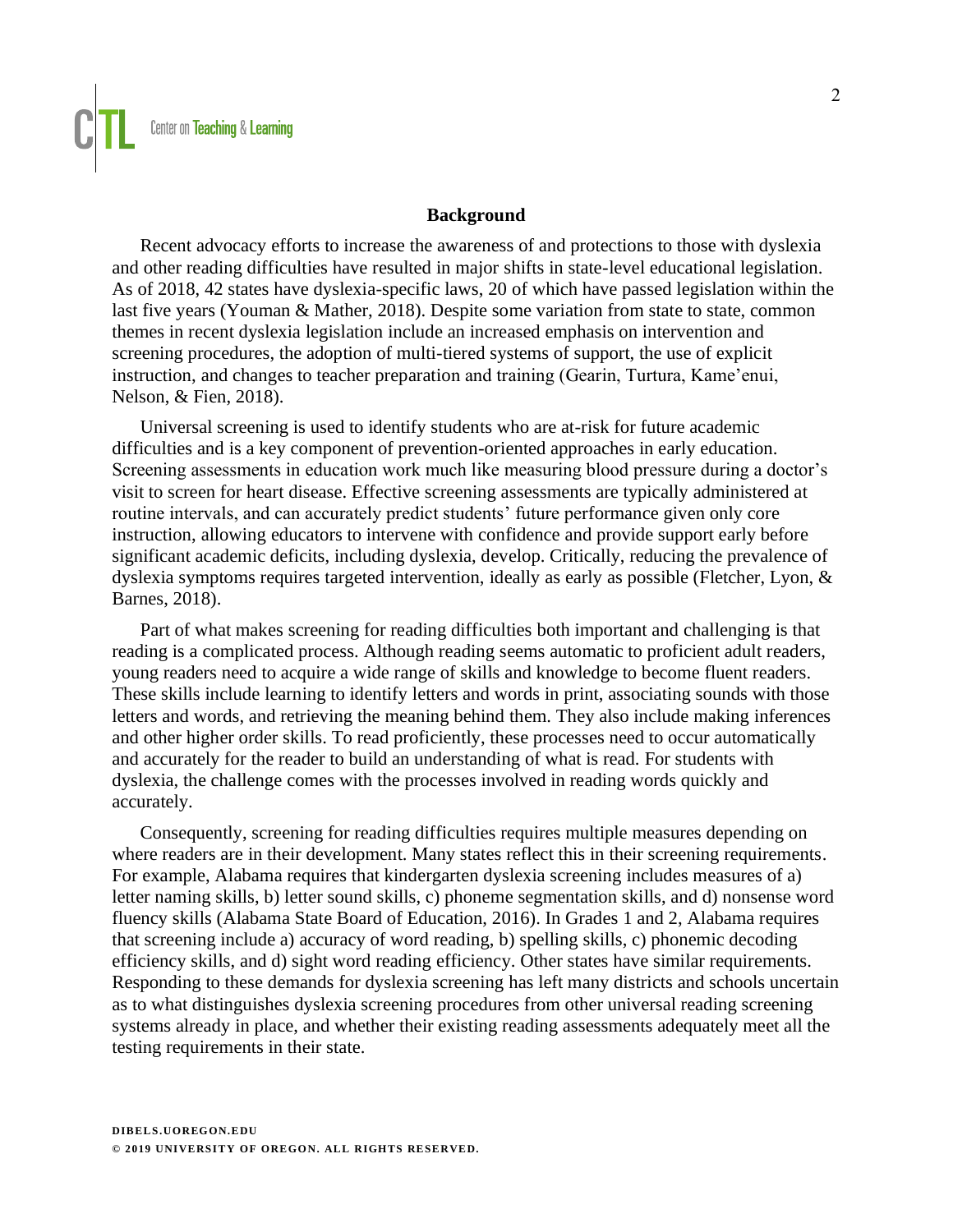

Despite the distinction between universal screening for general reading difficulties and dyslexia screening, they are closely related. Both procedures utilize many of the same screening measures and are intended to identify at-risk students in need of early intervention supports. However, because dyslexia represents one specific form of reading difficulty, dyslexia screening requirements often put greater emphasis on measures more closely aligned to its primary symptom - word reading difficulty.

### **What is Dyslexia?**

Amidst the variations in terminology, most professionals consider dyslexia to be synonymous with word-level reading disability (Fletcher, Lyons, Fuchs, & Barnes, 2018), and the most common form of learning disability. However, with the resurgence of the term "dyslexia" has come a heightened awareness of its neurobiological origins that manifest as reading difficulty. The definition of dyslexia developed by the International Dyslexia Association (IDA) and commonly adopted by a majority of states describes it as:

"…a specific learning disability that is neurobiological in origin. It is characterized by difficulties with accurate and/or fluent word recognition and by poor spelling and decoding abilities. These difficulties typically result from a deficit in the phonological component of language that is often unexpected in relation to other cognitive abilities and the provision of effective classroom instruction. Secondary consequences may include problems in reading comprehension and reduced reading experience that can impede growth of vocabulary and background knowledge." (Lyon, Shaywitz, & Shaywitz, 2003)

### **Considerations for Screening Tools**

The scope of assessments used in reading education has become increasingly diverse in recent years, due in part to innovations made in assessment research and the increasing emphasis on early intervention to prevent students' academic difficulties. In particular, curriculum-based measures (CBMs) have seen widespread use due to their versatility both to identify students atrisk for reading difficulties and to monitor student progress and response to instruction. A key characteristic of CBM measures is their practical utility: they are typically brief and easy to administer, score, and interpret (Glover & Albers, 2007). Because screening assessments must be given routinely to all students in a school, the efficiency of CBMs make them a good candidate for universal screening. Indeed, the majority of states with dyslexia screening requirements have approved the use of CBMs either for screening in specific areas or for dyslexia screening more broadly, and 17 specifically mention the use of DIBELS in their screening guidelines.

Independent of the type of assessment schools chose to use, most states require that dyslexia screening encompass a number of critical skills shown to underlie dyslexia risk:

- Phonological awareness the ability to recognize and manipulate the sound structure of language.
- Rapid automatized naming the ability to quickly retrieve information from phonological memory.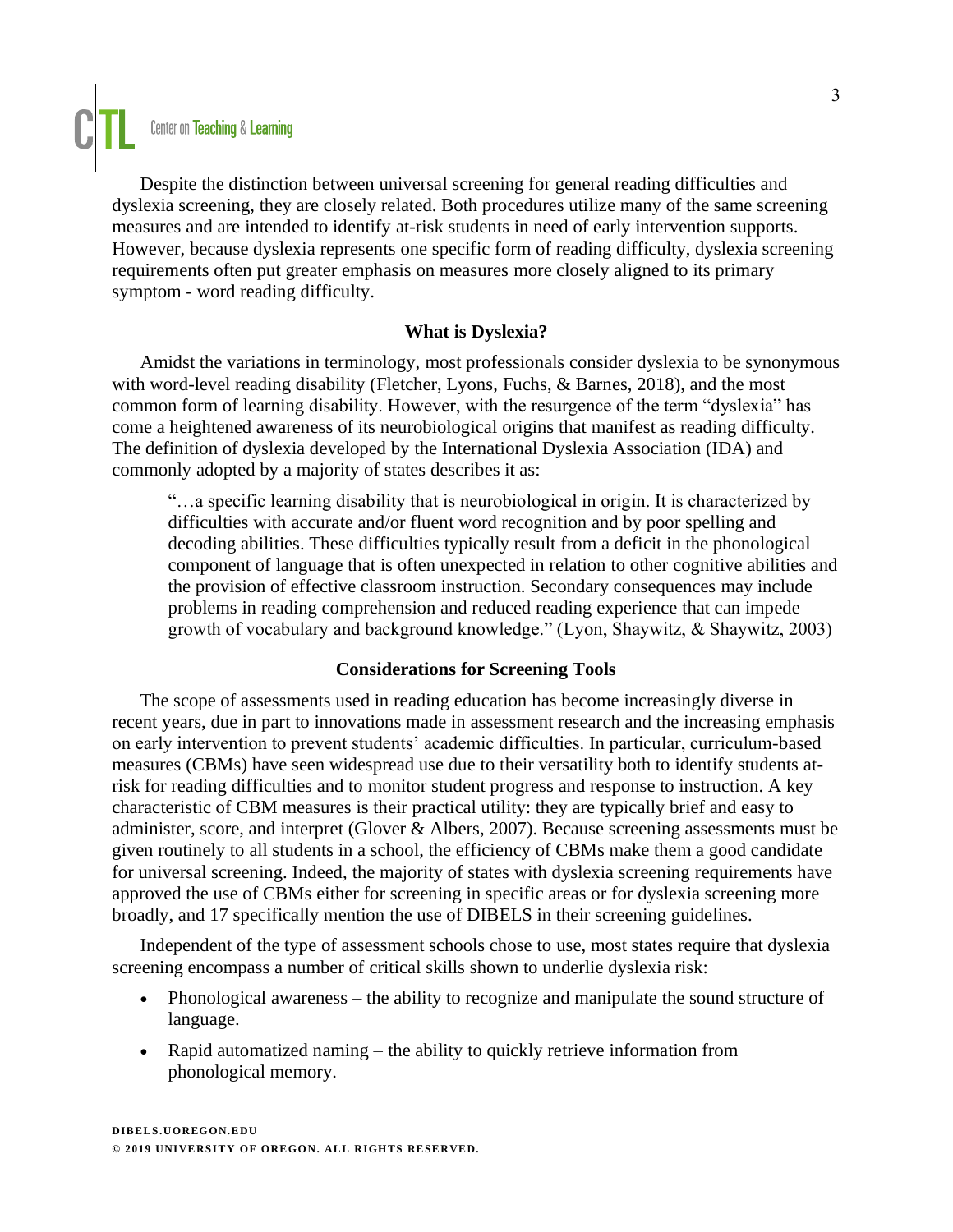# Center on Teaching & Learning

- Alphabetic principle the ability to associate letters with sounds to read words.
- Word reading the ability to fluently and accurately read words using sound-symbol correspondences and sight word recognition.

*Dyslexia risk* refers to when a child's skills indicate potential difficulty in learning to read and, thus, the need for support in learning. Importantly, a child's need for intervention supports to prevent future reading difficulty does not indicate a definitive diagnosis of dyslexia. Assessment data in each of the areas listed can provide unique information about a student's reading development, potential risk for dyslexia, and areas in need of support. As a result, schools should select a comprehensive screening battery in the early grades to ensure students with poor performance in any of these skills are properly identified for reading risk and intervention.

### **DIBELS**Ⓡ **8th Edition for Dyslexia Screening**

In developing DIBELS 8th Edition (DIBELS 8; University of Oregon, 2018), the University of Oregon Center on Teaching and Learning (UO CTL) made significant efforts to ensure the measure is able to meet state-level screening requirements for both dyslexia and universal reading screening, thereby helping to maximize testing efficiencies for schools. To support this new use of DIBELS, research and development included two related steps.

First, DIBELS 8 introduces Word Reading Fluency (WRF), a measure of word reading ability, and includes revised versions of the Letter Naming Fluency (LNF), Phonemic Segmentation Fluency (PSF), and Nonsense Word Fluency (NWF) subtests to improve their ability to screen for deficits commonly associated with dyslexia risk, such as phonological awareness, rapid naming ability, and alphabetic principle. UO CTL also expanded the validity evidence collected for DIBELS 8 subtests to support their use in dyslexia screening.

To understand how these measures can be used to screen for dyslexia risk, it is important to UO CTL's goals when creating these revisions. As a screening system, the original and primary intent of DIBELS is to identify all students who are at-risk for reading difficulties, in hopes that all struggling students can access the instructional supports they need to become proficient readers. With emerging demand for dyslexia screening tools, the researchers made modifications to existing subtests to better capture students at-risk in areas associated with dyslexia without sacrificing DIBELS functionality as a predictive measure of overall reading achievement. That is, DIBELS 8 does not include any "dyslexia-specific" subtests that are intended to be used to inform diagnostic assessments. Instead, the measures are intended to allow educators to efficiently screen students for deficits in important skills that are associated with future risk of both dyslexia and reading difficulty more broadly.

The University of Oregon also collected validity data specifically for the purpose of understanding the utility of DIBELS 8 as a screener for dyslexia. Validity data is required for each inference made from a test score about a student. When a new purpose or inference is defined, such as dyslexia screening for DIBELS 8, then additional evidence supporting that purpose or inference is required. In its validation research, UO CTL collected evidence regarding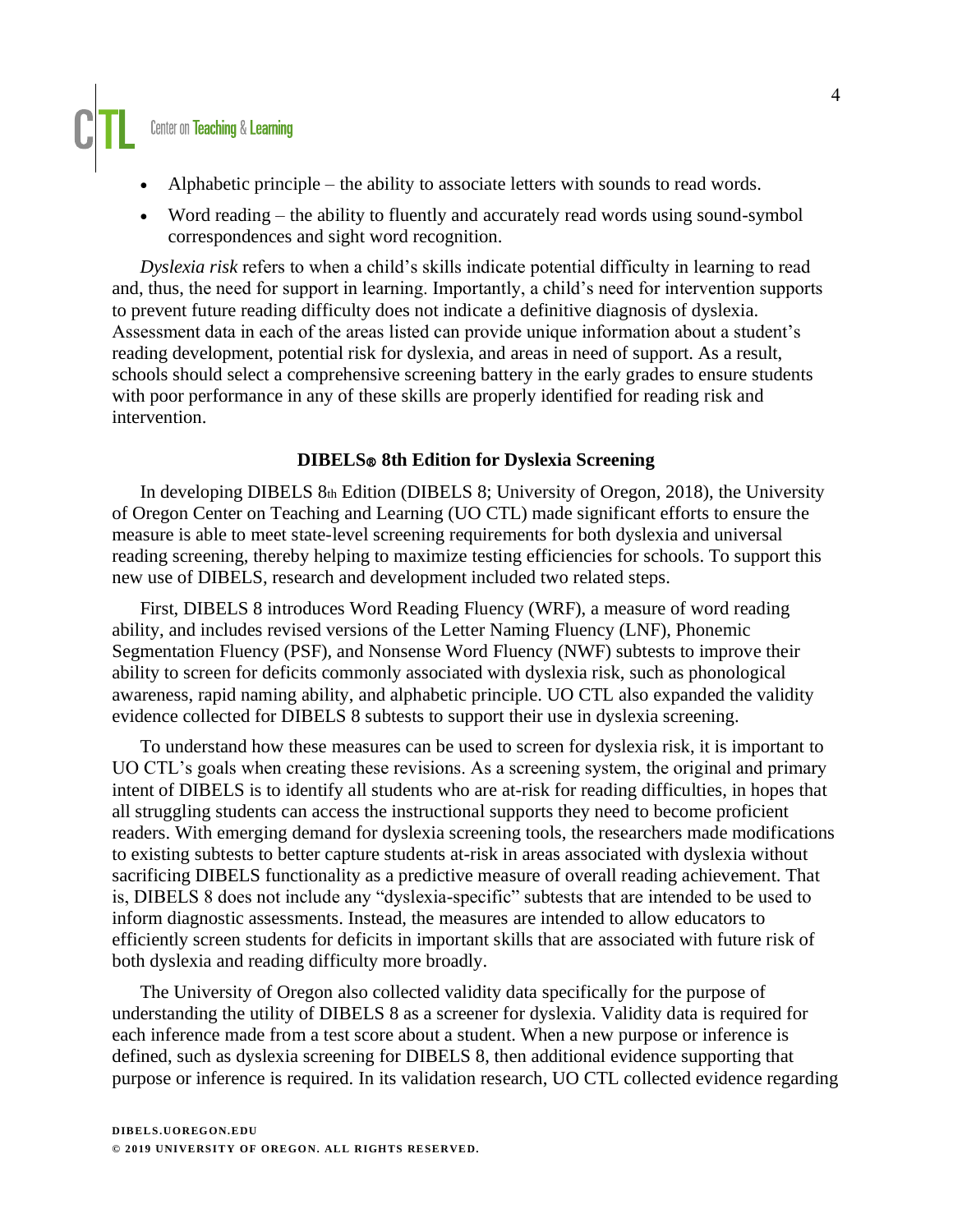

LNF as an indicator of rapid naming ability, PSF as an indicator of phonological ability, NWF as an indicator of decoding, and WRF and ORF as indicators of word reading to determine their suitability in screening for dyslexia risk. Critically, UO CTL does not claim that this evidence supports the use of DIBELS 8 in dyslexia diagnosis, but rather only for its use in screening for dyslexia risk.

Table 1 shows the recommended uses for DIBELS 8 subtests related to screening for dyslexia risk. Each of the listed DIBELS subtests corresponds to specific skill deficits commonly associated with dyslexia. LNF and PSF are recommended as primary screening tools for dyslexia risk from the middle of kindergarten through the beginning of Grade 1. Beyond the beginning of Grade 1, although LNF and PSF remain adequate predictors of specific difficulties in rapid naming and phonological awareness, preliminary evidence suggests that NWF may be a superior predictor of phonological awareness and an effective predictor of RAN by the end of Grade 1 and beyond, although more research in this area is needed.

|            | <b>Rapid Naming</b><br>Ability | Phonological<br>Awareness | Alphabetic<br>Principle | Word<br>Reading |
|------------|--------------------------------|---------------------------|-------------------------|-----------------|
| <b>LNF</b> | $^{+}$                         |                           |                         |                 |
| <b>PSF</b> |                                | $^{+}$                    |                         |                 |
| <b>NWF</b> |                                |                           | $^+$                    |                 |
| <b>WRF</b> |                                |                           |                         | $^+$            |
| <b>ORF</b> |                                |                           |                         | $^{+}$          |

| Table 1. DIBELS 8 Subtest Alignment with Dyslexia Screening Areas |  |  |  |
|-------------------------------------------------------------------|--|--|--|
|                                                                   |  |  |  |

### **Screening for Rapid Naming Ability**

Rapid Automatized Naming (RAN) refers to the ability to quickly name familiar, visually presented stimuli such as letters, digits, objects, or colors. DIBELS 8 currently supports screening for RAN deficits using LNF.

DIBELS 8 Letter Naming Fluency (LNF) is a standardized, individually administered subtest that is used as a general indicator for reading risk. Students are presented with a page of upperand lower-case letters and are asked to name as many letters as they can in one-minute. A student's score represents the total number of correct letter names.

LNF has been included over the years as a standard subtest among DIBELS editions due to its effectiveness in assessing overall reading risk at school entry. In DIBELS 8, LNF administrations have been extended through Grade 1 to expand its use as a primary indicator of rapid naming ability. UO CTL validated LNF against rapid naming measures in the Comprehensive Test of Phonological Processing – 2nd Edition (Wagner, Torgesen, Rashotte, & Pearson, 2013) and found that DIBELS 8 fall cut-scores for risk identified more than 90% of kindergarten and first grade students who had rapid naming deficits at the end of the year. This suggests that LNF is a suitable indicator of rapid naming ability during kindergarten and Grade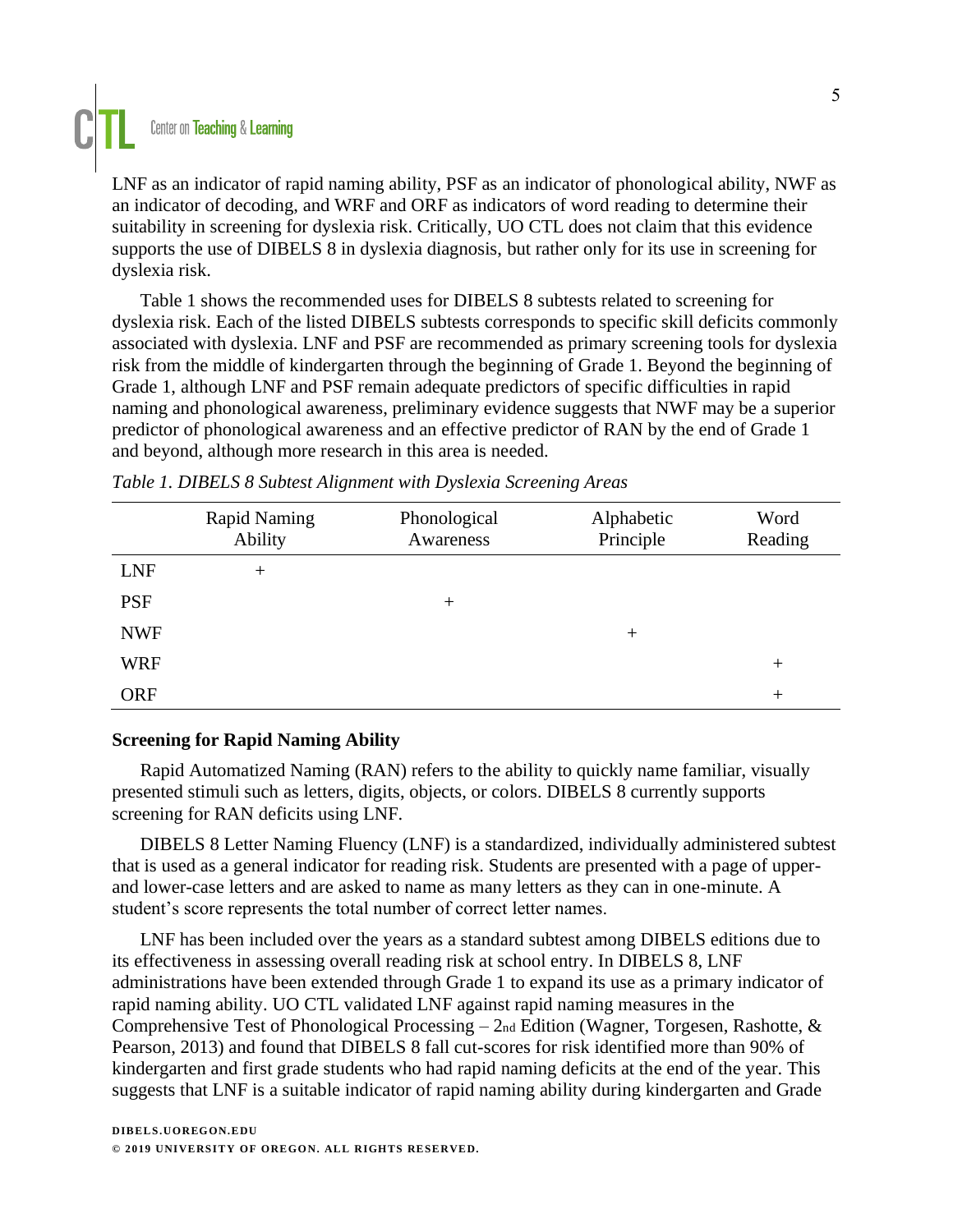### Center on Teaching & Learning

1, potentially reducing the need for schools to administer additional measures to meet these requirements.

LNF becomes a notably stronger indicator of rapid naming ability as students progress into their kindergarten year. This is because, as shown in Figure 1, students identified as at-risk using LNF at the beginning of kindergarten include both students who enter school with limited letter knowledge as well as those with a potential rapid naming deficit. However, as students become more familiar with their letter names during the school year, letter knowledge becomes better equated across the population of students. As a result, performance variations among students are more defined by rapid naming ability, and at-risk students on LNF are more likely to be those with a rapid naming deficit.



### *Figure 1. Illustration of changing deficits underlying risk on LNF*

### **Phonological Awareness Screening**

As one of the most common deficits associated with dyslexia, measures of phonological awareness are an important part of dyslexia screening procedures during the early grades. Phonological awareness refers to the ability to recognize and manipulate the sound structure of language, which allows students to link these sounds to printed sound-spellings. DIBELS 8 uses a phoneme segmentation task as its primary indicator of phonological ability, but screening batteries can also include blending, phoneme elision or deletion, and onset/rime tasks.

Phonemic Segmentation Fluency (PSF) is a standardized, individually administered subtest that assesses students' ability to identify the individual phonemes of a word presented verbally. For example, if a test administrator provided the word "cat," a complete response would be "/c/ /a/ /t/." A student's final score represents the total number of correct phonemes produced in one minute.

As with LNF, the screening schedule for DIBELS 8 PSF has been extended through the end of first grade, allowing educators to monitor their students for phonemic awareness deficits across kindergarten and first grade. To accommodate this expanded use, PSF forms were redesigned to include items that progress in difficulty. Items at the beginning of PSF forms are now restricted to two phonemes but progress up to six phonemes by the end of first grade forms.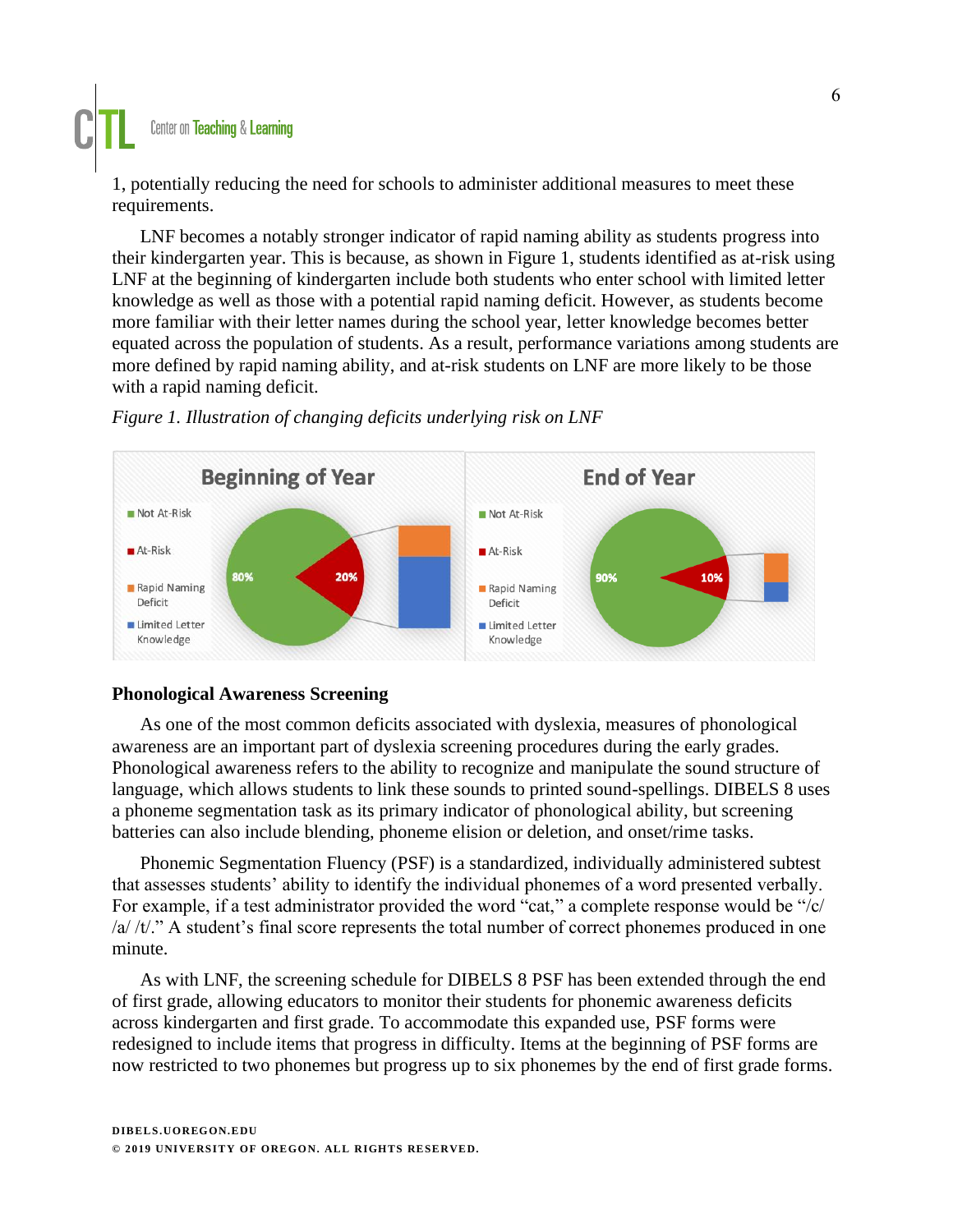

UO CTL validated PSF against the CTOPP-2 measures of phonological awareness and found it to be a suitable predictor of overall phonological ability in kindergarten and the fall of first grade. By the end of first grade, PSF no longer remains an adequate indicator of phonological awareness as measured by the CTOPP-2. In part, this is due to students' phonological abilities "outgrowing" the phoneme segmentation task and the omission of its comparable task (i.e., Phoneme Isolation) in the CTOPP-2's older age norms. However, PSF monitoring is still encouraged and remains incorporated in the DIBELS screening schedule as it remains a necessary skill in phonological development.

### **Alphabetic Principle/Decoding Screening**

Nonsense Word Fluency (NWF) is a measure of students' fluency with the alphabetic principle and ability to decode unfamiliar words. Students are presented with a sheet of nonsense words and asked to either verbally produce the whole word (/lat/) or the individual sounds of the word ( $\frac{1}{4}$  /t/). By scoring both types of responses, NWF provides an estimate of students' knowledge of sound-spelling patterns and their ability to blend those sounds into words.

NWF includes only nonsense words and is thus considered a "pure" measure of alphabetic principle, because students cannot rely on sight word knowledge to complete the task. Nonsense fluency tasks are essential to properly identifying students with decoding difficulties since some students, including those with dyslexia, are capable of developing a sufficient sight word vocabulary for their deficits to go unnoticed on measures utilizing real words. Although some students that rely on this compensatory strategy may meet reading expectations during the early grades, in time, these students are likely to struggle as they begin to encounter more complex spelling patterns.

In DIBELS 8 NWF, educators are now afforded the opportunity to monitor students' decoding ability through the end of Grade 3. This was accomplished by incorporating more complex phonics patterns into NWF forms in first through third grade, thus extending its screening window and expanding its instructional relevance. Concurrent validity evidence for NWF's use as a decoding screener is only available at the end of Grades 1 and 2. However, our current evidence indicates that NWF meets Swets' (1992) criteria as an excellent screening tool when validated against an external measure of decoding ability (i.e., the TOWRE-2 Test of Word Reading Efficiency – 2nd Edition; Torgesen, Wagner, & Rashotte, 2012).

### **Using NWF for RAN and PA Screening**

NWF is not traditionally used as a screening measure for either rapid naming or phonological awareness deficits. However, the task engages both of these abilities because to perform well; students need to quickly retrieve letter sounds from memory and blend these sounds to produce a nonsense word. Thus, UO CTL is examining the utility of using NWF as an alternative indicator for RAN and PA skills in Grade 1 and beyond. When validated against the CTOPP-2 rapid naming and phonological awareness composites, preliminary evidence suggests NWF may demonstrate adequate screening accuracy for use in the beginning of Grade 1 and good screening accuracy at the end of Grade 1. However, given that NWF is a more indirect measure of RAN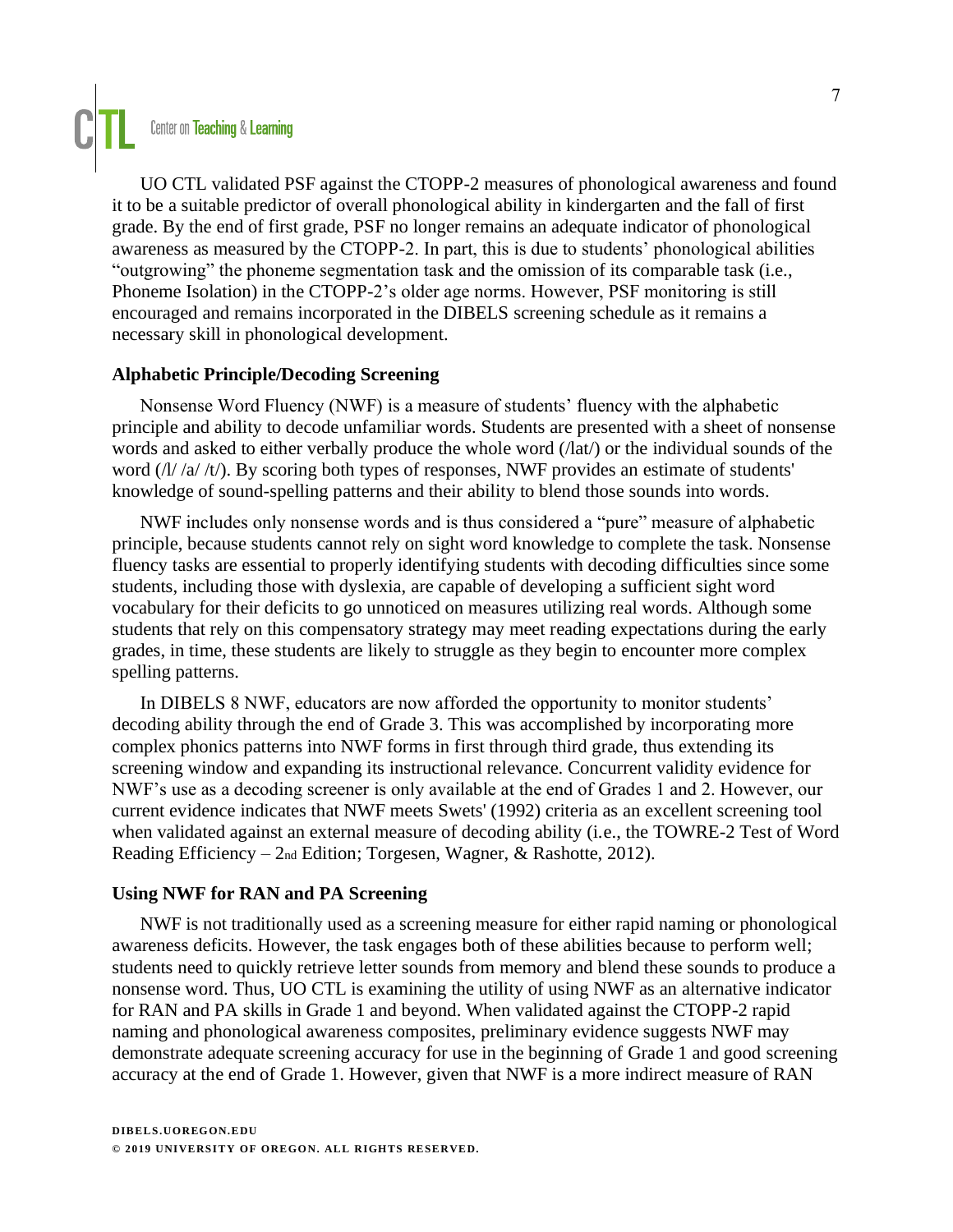

and PA abilities, UO CTL currently does not recommend use for such deficits until further evidence is accrued.

### **Word Reading Ability Screening**

Word-level reading difficulty is the central defining feature of dyslexia, meaning that word reading screeners are an integral part of assessing dyslexia risk in the early grades. With the addition of Word Reading Fluency (WRF) to DIBELS 8th Edition, DIBELS now offers a measure of word reading ability in all grades, and two such measures in Grades 1 through 3.

DIBELS 8 WRF assesses students' ability to read words from a list. Students are presented with a list of real words and are tasked with verbally identifying them. WRF forms include both decodable and non-decodable high-frequency words. A student's final score represents the number of correctly identified words in one minute. DIBELS 8 Oral Reading Fluency is a measure of students' fluency and accuracy with connected text. Students are given a passage and are asked to read aloud for one minute. Their final score represents the number of words read correctly within one minute.

UO CTL validated both WRF and ORF as measures of word reading ability against the TOWRE-2 (Torgesen, Wagner, & Rashotte, 2012). End of year concurrent validity evidence in Grades 1 and 2 suggests that both measures are highly accurate screening tools for predicting risk. Although both WRF and ORF are capable screening tools, their dual use in DIBELS 8 can flexibly suit different screening requirements and provide different perspectives into a student's word reading ability. Whereas WRF emphasizes single-word recognition, ORF taps general reading fluency and can report a student's level of risk in reading accuracy.

### **Summary**

Schools across the U.S. continue to engage with new dyslexia-specific screening requirements, which are often layered on top of existing universal screening procedures for general reading achievement. There is significant conceptual overlap between universal screening for dyslexia and general reading difficulties. However, a versatile assessment system should provide both relevant information about a student's risk for reading disorders like dyslexia and be capable of monitoring every students' path to reading proficiency.

DIBELS is continuously evolving and aims to provide the technical adequacy educators need to make effective decisions while simultaneously offering the flexibility to meet a variety of demands faced by schools. With DIBELS 8, UO CTL made refinements to improve its functionality as a universal screening and progress monitoring tool for literacy development and overall reading achievement. Additionally, the researchers have worked to ensure that many of the DIBELS subtests are validated as measures for critical dyslexia screening areas. Updated validity evidence has now been established for LNF as an indicator of rapid automatized naming, PSF as an indicator of phonological awareness, NWF as an indicator of decoding ability, and WRF and ORF as measures of word reading ability.

Consistent with standard DIBELS use, UO CTL recommends that educators primarily use DIBELS performance data to support their early prevention and intervention systems. Evidence-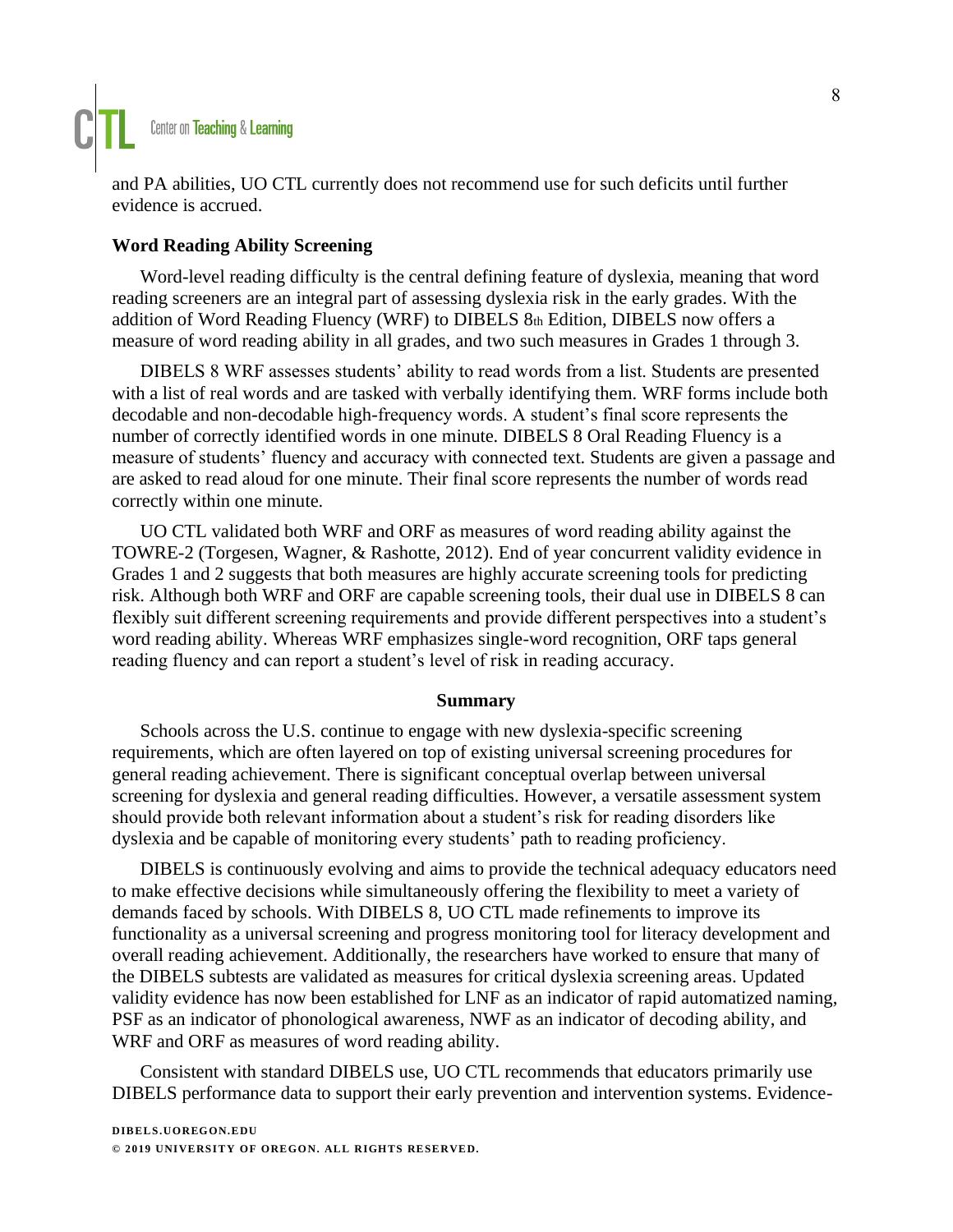

based reading interventions can effectively improve the reading skills of at-risk children (Denton et al., 2010), highlighting that designations of dyslexia risk status should be foremost treated as a signal to intervene rather than to diagnosis in these early grades.